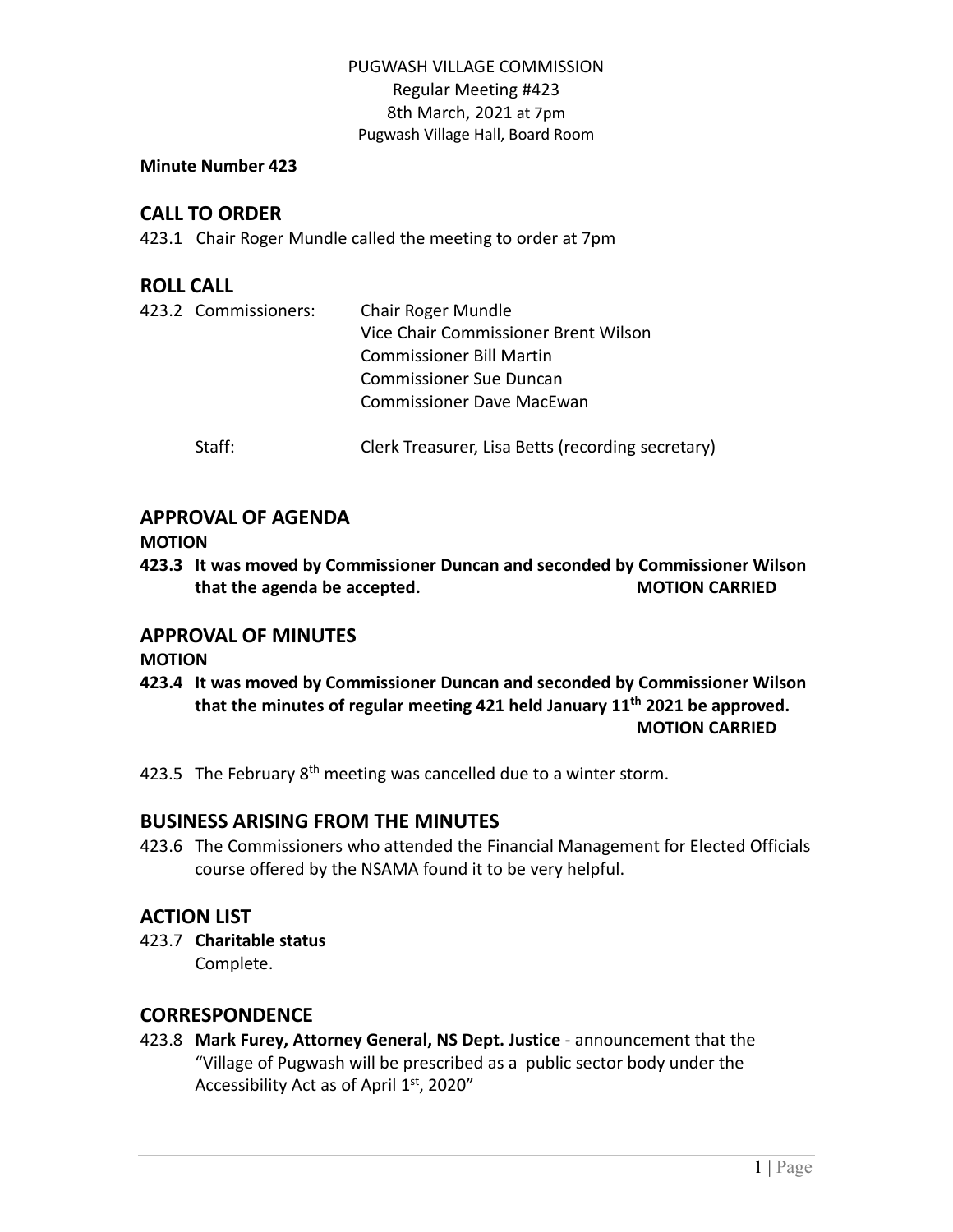## **COMMITTEE REPORTS**

### **423.9 Clerk Treasurer's Reports**

- 423.9.1 **New GIC.** Funds not yet used for approved capital projects should be put into an investment account. The Commission agreed and the Clerk will make arrangements to open a new accounts.
	- 423.9.2 **Municipal Affairs series of workshops** on strategic planning for Villages - Jason Haugh and others from NS Department Municipal Affairs and Housing have developed a series of workshops and presentations on strategic planning. The Commission would be interested in hearing the first of the presentations at the next available regular meeting and decide from there whether to arrange for further presentations
- 423.9.3 **Gaelic Sign Pronunciation Project** the Clerk suggested a project of adding Quick Response (QR) codes on the Gaelic street signs and other features in the Village that would link to a new page on the Village website that would link then to the correct Gaelic pronunciation. There is currently a funding opportunity at Gaelic Affairs that would fit with this project. Costs would be for the small signs and hiring someone with good Gaelic to record the sound bites.
- 423.9.4 **Gathering of the Clans** there is an increasing number of organizations that have already cancelled their spring or summer events. The sanctioning organizations (Dance, Pipes and Drums and Heavyweights) are still not approving any future competitions. The difficulties of managing crowds potentially in their thousands and finding enough volunteers to work the gates. The Gathering of the Clans usually requires the help from at least 130 volunteers. The Clerk said that there is the possibility of running some of the events later in the summer if restrictions eased sufficiently.

#### **MOTION**

**423.10 It was moved by Commissioner Duncan and seconded by Commissioner MacEwan that the 2021 Pugwash Gathering of the Clans and Canada Day celebrations be cancelled.**

**MOTION CARRIED**

#### 423.11 **Accessibility (Municipality)**

Commissioner Martin asked if the Village should have its own Accessibility Committee. The Clerk reported that joint committees have been encouraged by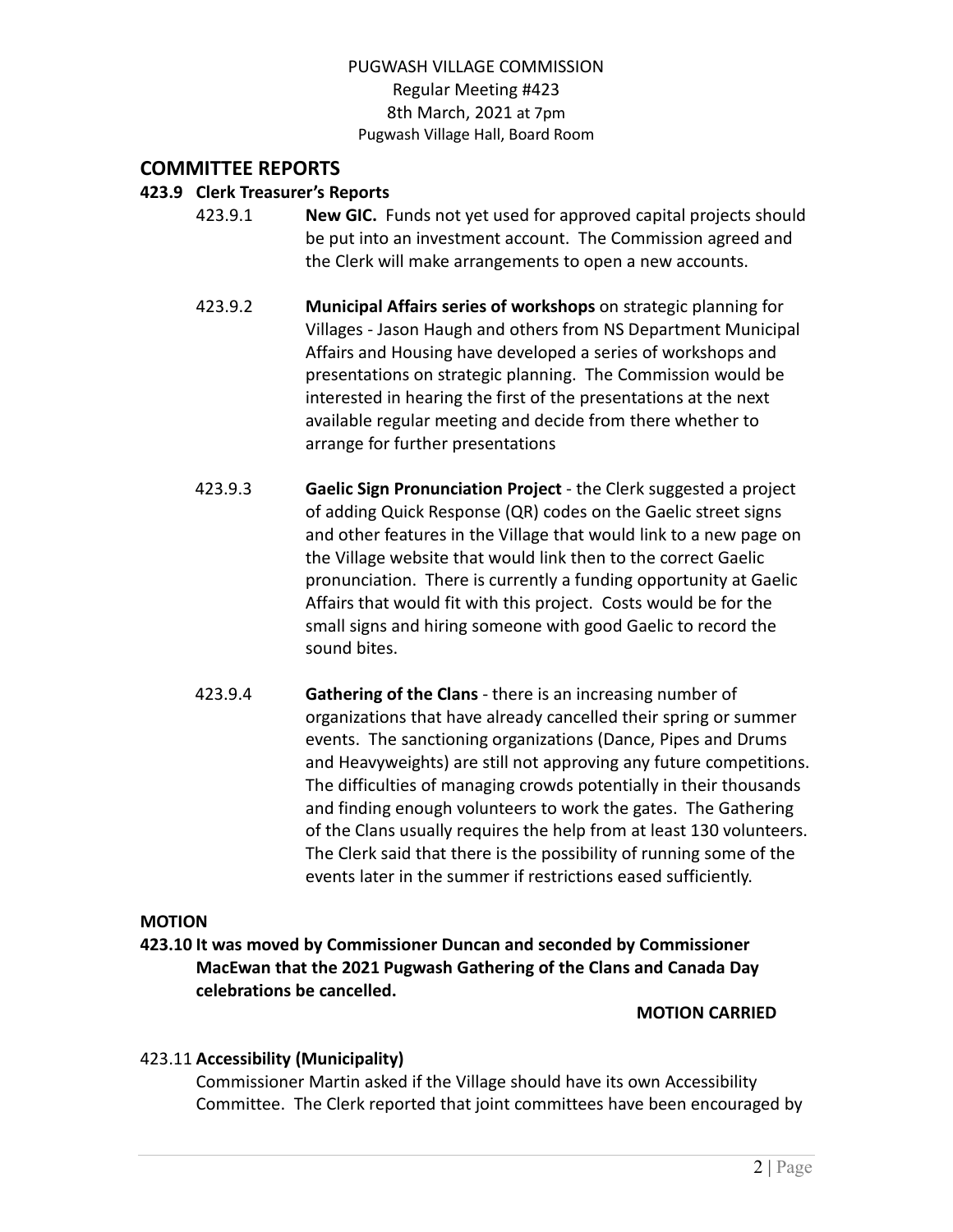the Province. There is a lot of work to do to comply with the new regulations and that sharing that early work would make a joint committee preferable. The Clerk reported that at the current joint committee with the Municipality of Cumberland County, she has asked that the language in the Terms of Reference be more inclusive by referring to the Village of Pugwash as being part of the committee. County staff are looking at this change.

### 423.12 **Association of Nova Scotia Villages (ANSV)**

Commissioner Martin commented that Villages should have been included in the original committee that wrote the 2020 Accessibility Act. Commissioner Martin in chair of the ANSV's Political Action Committee.

### 423.13 **Physician Recruitment and Retention**

Commissioner Martin reported that the county recruitment committee he had been working with had become so Amherst centric that it had changed its name to the Amherst Recruitment Committee. This committee has been granted \$500 for web site development. This site will promote the progress of the new hospital. A locum doctor will be in Pugwash April 1<sup>st</sup> depending on any further delays due to immigration complications.

### 423.14 **Communities in Bloom (CIB)**

The Clerk asked the Commission if they would approve using the Village photocopier to reproduce ten of the community books the CIB produced a couple of years ago. Village costs would be approximately \$8 per book. CIB will help compile the books. The Commissioners agreed. Commissioner Martin commented that the next book will be only be available digitally and that the CIB National Symposium is cancelled for 2021.

### **MOTIONS**

423.15 None.

# **NOTICE OF MOTIONS**

423.16 None.

# **NEW OR OTHER BUSINESS**

423.17A further discussion on sidewalks on Church and Durham Streets. There remains a problem with ground water drainage. The Commission will send a letter to NS Transportation and Infrastructure Renewal requesting that the storm drains be fixed .